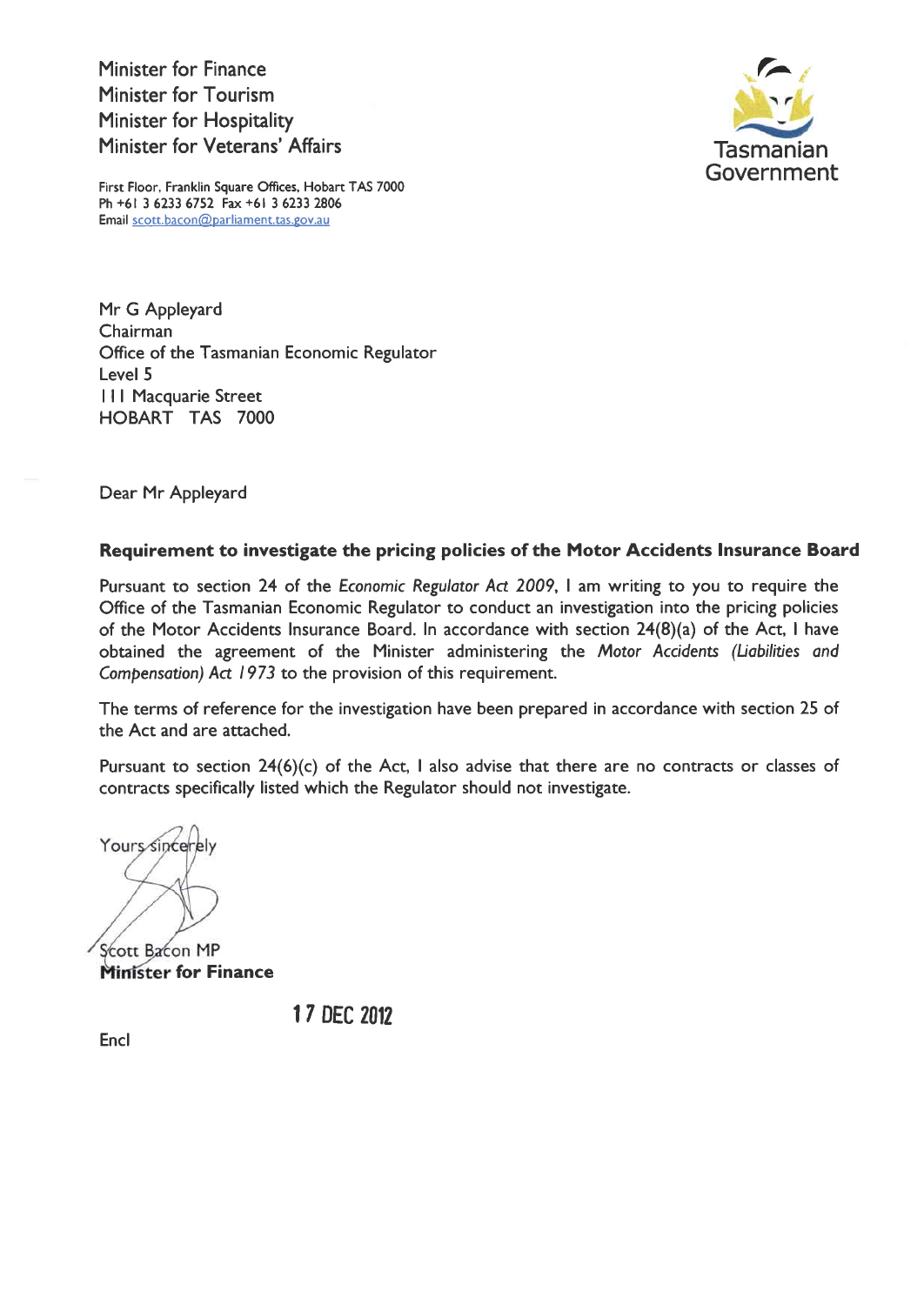# ECONOMIC REGULATOR ACT 2OO9

# 2013INVESTIGATION INTO THE PRICING POLICIES OF THE MOTOR ACCIDENTS INSURANCE BOARD

## TERMS OF REFERENCE

The Terms of Reference for the investigation to be conducted by the Office of the Tasmanian Economic Regulator (the Regulator) into the pricing policies of the Motor Accidents Insurance Board (MAIB) are outlined below. These Terms of Reference meet the requirements set out in Section 25 of the Economic Regulator Act 2009 (the Act).

### The Functions and Other Activities of the MAIB

Under the Ministerial Charter in place for the MAIB, pursuant to the Government Business Enferprises Acf 1995, the principal operation of the MAIB is to provide a compulsory no-fault third party motor accident compensation scheme in Tasmania. The principal objectives of the MAIB are to:

- be a successful business by operating in accordance with sound commercial practice and as efficiently as possible; and
- achieve a sustainable commercial rate of return in accordance with its corporate plan, having regard to the social and economic objectives of the State, as agreed in writing with the Portfolio Minister and the Treasurer.

In undertaking its core business, as required by MAIB's Ministerial Charter, the MAIB is required by the Portfolio Minister and the Treasurer to comply with the following strategic direction:

- . ensure that an appropriate balance exists between premium income, the cost of claims and the Motor Accidents Insurance Board's prudential requirements so as to achieve a sustainable return;
- provide its services in a cost effective and efficient manner, while meeting the needs of its clients;
- . ensure that its investment strategies maximise the probability of meeting its liabilities, particularly long tail liabilities;
- . invest its funds in a manner that is consistent with the Motor Accidents Insurance Board's Investment Policy Statement;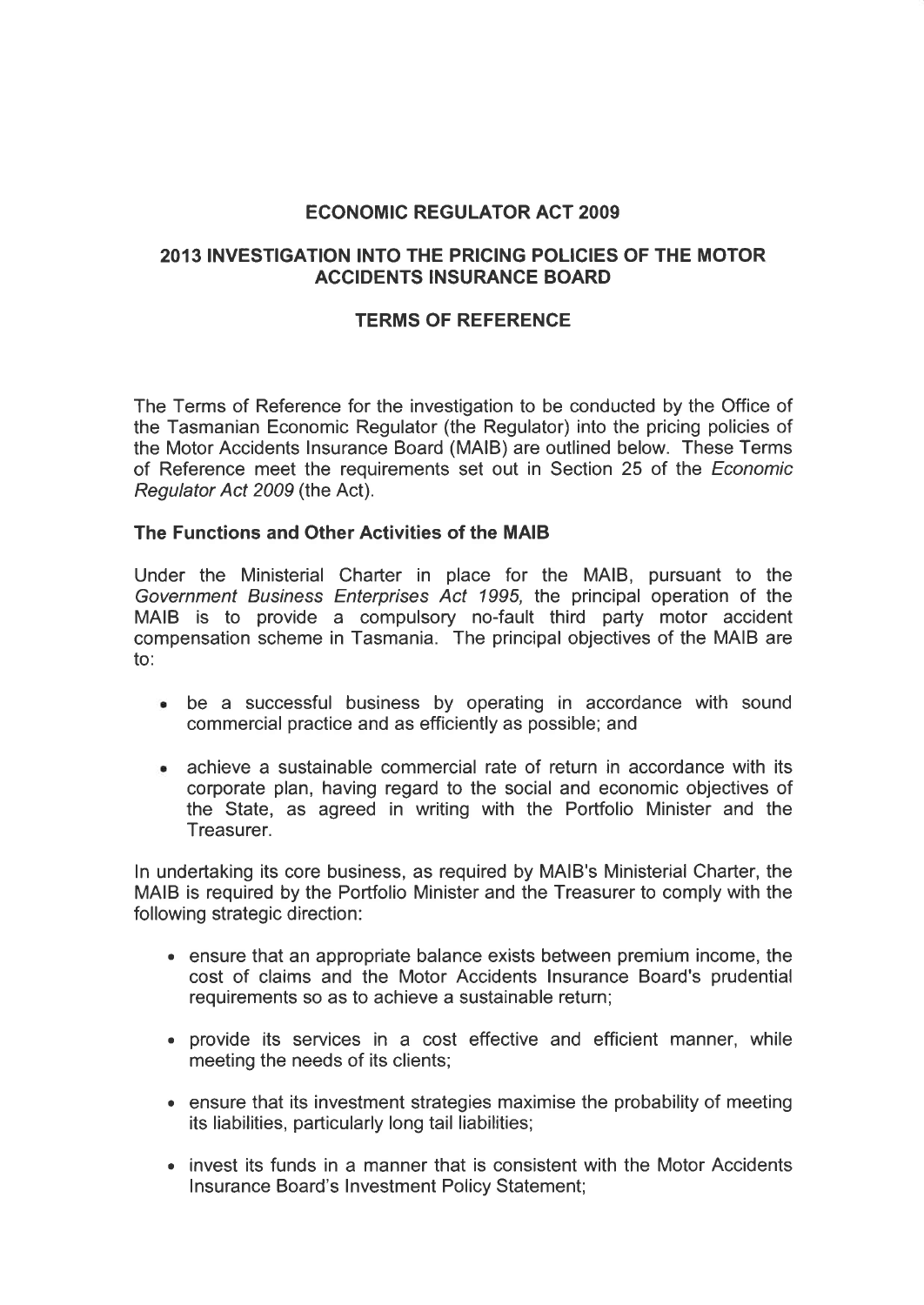- . manage financial performance and business risk;
- . be proactive in funding road safety programs with the objective of reducing serious casualty claims; and
- . advance the rehabilitation process with the aim of achieving optimum outcomes for persons suffering injuries as a result of motor accidents.

### The Pricing Policies and the Monopoly Service to be Investigated

The Regulator is to investigate the prices levied on motorists to fund the current provision of motor accident personal injury insurance for all persons injured in motor vehicle accidents involving Tasmanian-registered vehicles.

### The Date of Completion

The Regulator must provide a copy of the Final Report required under Section 35 of the Act in respect of the MAIB investigation by 31 July 2013. At an appropriate time during the investigation, the Regulator must make available a Draft Report.

### Additional Matters to be Taken into Account

In addition to taking into account the matters referred to in section 31 of the Act, the Regulator must also take into account the following issues when conducting the MAIB pricing investigation:

- 1. the scope and intent of the Motor Accidents (Liabilities and Compensation) Act 1973;
- 2. whether any cross-subsidies exist in the current pricing structure (especially in relation to different vehicle classes and different risk types) and if they exist, the benefits and costs of retaining these cross-subsidies;
- 3. an appropriate mechanism to remove these cross-subsidies should this be considered desirable;
- 4. the appropriateness of the MAIB using current insurance industry prudential requirements as a benchmark to measure long term sustainability;
- 5. the provision of funding by the MAIB to the following:
	- a) the Road Safety Advisory Council; and
	- b) recognised groups through the Injury Prevention and Management Foundation;
- 6. the appropriateness of current claim liability valuations;